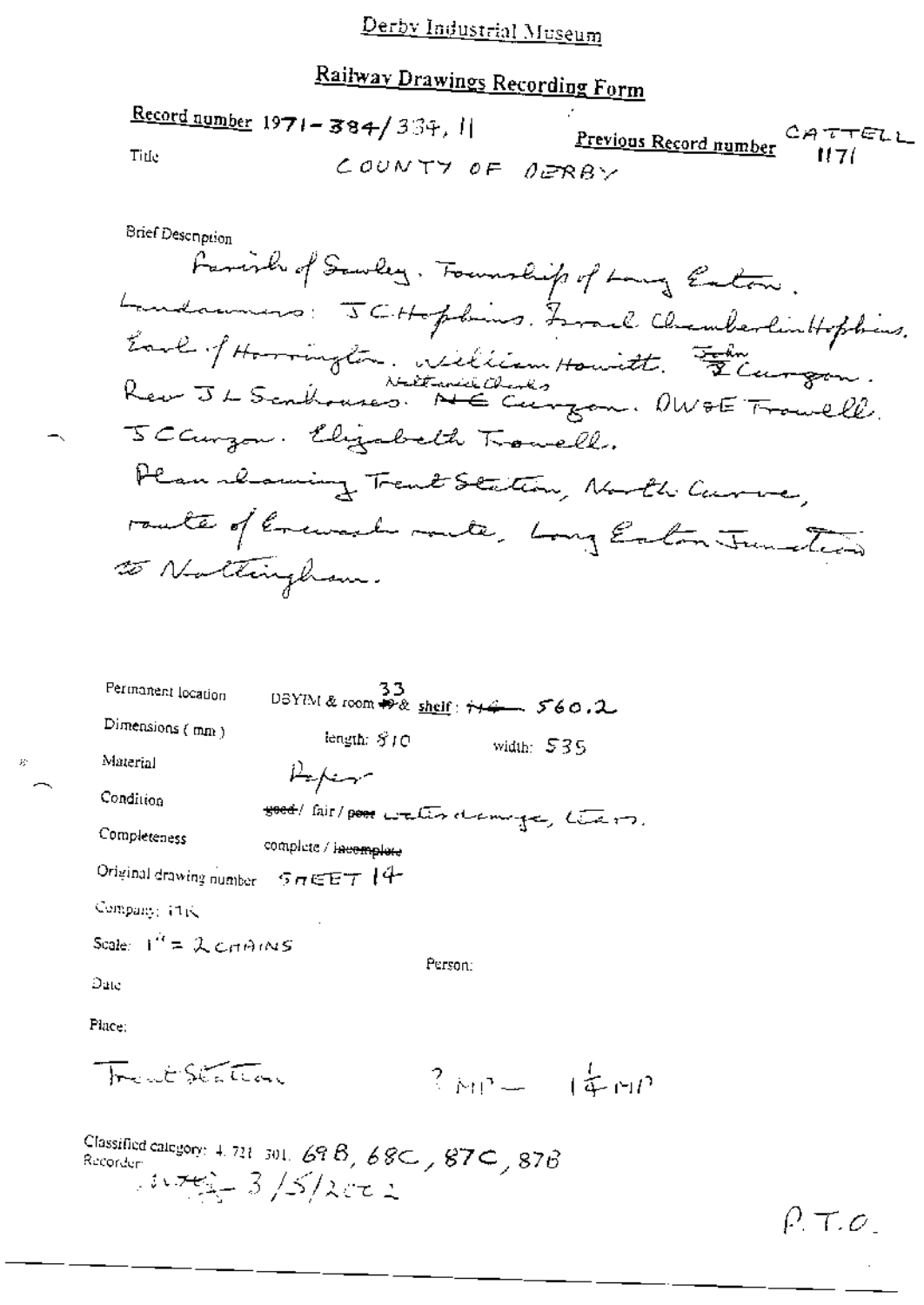#### Derby Industrial Museum

### Railway Drawings Recording Form

Record number 1997-5/1100

Previous Record number MRP132/951

Title

**Brief Description** Country of Devloy, Raine of Sanday. County of Leucker, Parish of Cochington. Plan of routes from all directions neity at Frank Station. Landparences by MR abaded paint. De ed rambers, band encas & landoumers solat Ker spencerreamon. : 1996. Porody W From ll.<br>William Howitt. RBooken. Dorody W From ll.<br>Folm Chambidsin Hopbins. Samuel Leon N.C. Curgon.<br>Samuel C. Folm Holland. Samuel Bennett.<br>TSamuel L. Folm Holland. Samuel Bennett.<br>Per Dimensions ( mm ) league 1380 width,  $970$ viaterial Tracing folia Condition good / fair / pear-Completeness complete / incomplete Original drawing number  $\overline{XII}^2$  2.6, Company MR Scale, I<sup>nt</sup> = Sci<del>mm</del>ics Person:  $\mathcal{D}_{\mathrm{H}1}$  .

Place,

سيمدر يبهآ

Classified category: 4, 721-301, 60,68C, 69A, 69B, 87B, 87C, 2(8A Recorder  $11/11$   $14/2000$